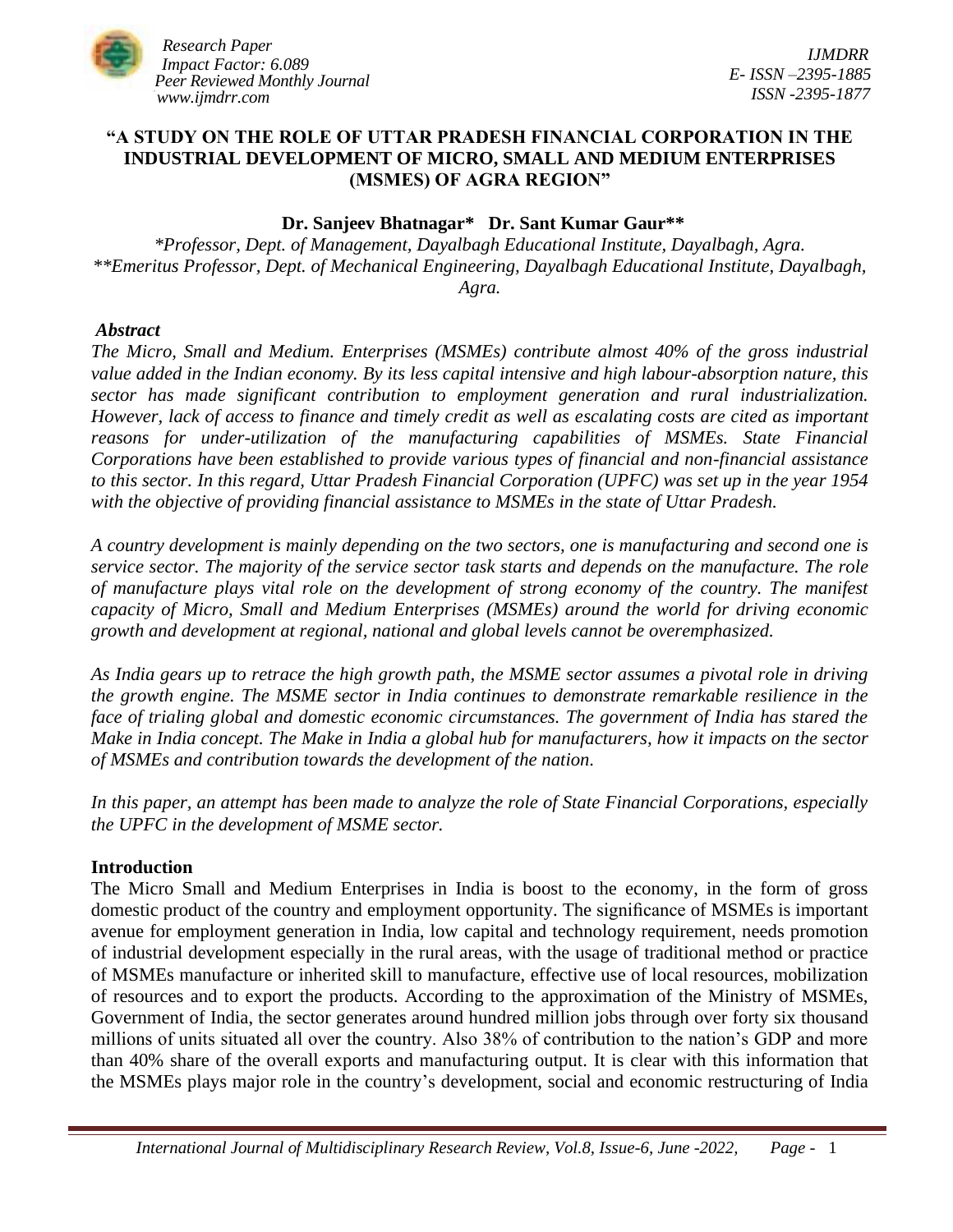

and it also helps in Make in India global hub for manufactures. (Indian journal of research paripex june 2016).

Uttar Pradesh Financial Corporation (UPFC) plays a significant role in the growth of MSMEs and provides financial assistance and service concerns for their projects for their expansion and being under diversification and modernisation scheme by:

- Providing term loan both for fixed assets and current assets under single window scheme.
- Providing financial assistance under the modernization scheme of industrial development bank of India.
- Providing assistance to small project and rehabilitation of potentially viable sick units.
- Providing marketing support to units for assistance to market outlets.
- Extending term loan assistance for setting up industrial units in Micro, Small and Medium scale sectors.
- Extending composite loan (inclusive of working capital) assistance to artisan and others with a view to develop cottage, village and traditional industries.

# **Objective**

- To analyze the performance of Uttar Pradesh Financial Corporation in the industrial development of MSMEs in Agra Region.
- To explore the role of UPFC for making the MSMEs functioning effective in future.
- To device policy guidelines and action plan and dissemination for MSMEs across the State.
- To suggest effective measures that would resolve the requirement of the industrial sectors.

# **MSMEs as change agent**

Micro, Small and Medium Enterprises are participating in the growth and development of the country's economy. The labour absorption by this sector is much higher than that of large enterprises and due to high labour intensity, this sector has been provided a priority by both the central and state government. These sector nurturing the entrepreneurship, often driven by individual creativity, innovation, talent and skills. Technology also plays an important role in the development of this sector as Roy Roth and Water Zegveld (1982) revealed that technology based MSME's plays an important part in the emergence of new technology and in economic growth of MSMEs.

# **Need of the study**

For economical and social development of any country, it is required to focus on the both large scale industries as well as on the small scale industries. As these industries develop or improve employment opportunities, purchasing power and improve standard of living etc in the nation. MSMEs as integral part of the economy, tap into the raw, latent entrepreneurial potential of the country acting as seedbeds of innovation. In the pre independence period organised industrialisation did not gain much traction but after independence 'in all the Policy Resolutions from 1948 to 1991, recognition was given to the micro and small enterprises. They were termed as an effective tool to expand employment opportunities, help ensure equitable distribution of the national income and facilitate effective mobilization of private sector resources of capital and skills' (MSME Ministry Overview, 2009).

To keep this in mind, need for searching out the relevance of financial sources and hindrance in the growth of these small sector industries and how the Uttar Pradesh financial corporation is assisting them for development.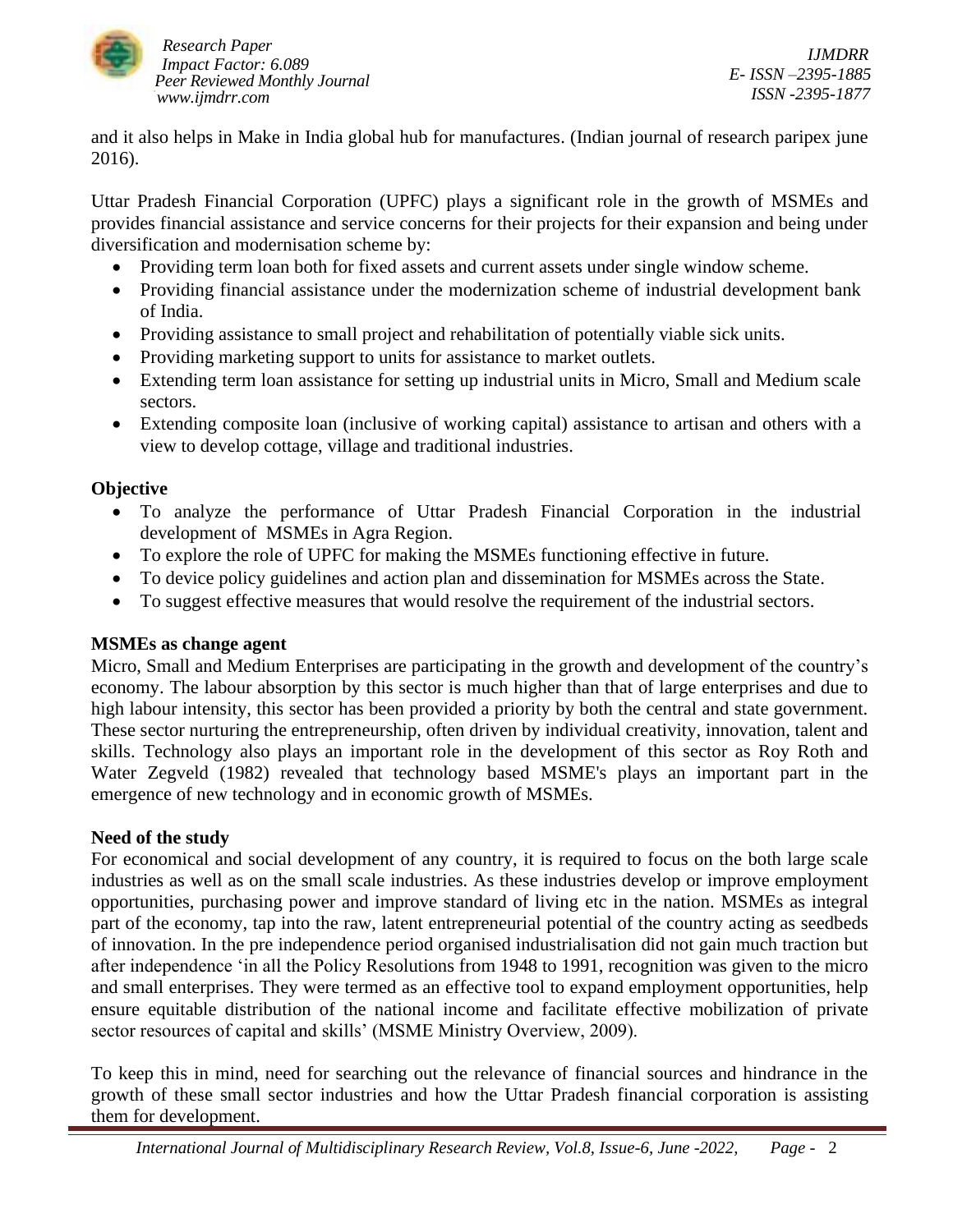

*IJMDRR E- ISSN –2395-1885 ISSN -2395-1877*

# **Methodology**

For the study, all MSMEs of Agra Region (including Agra, Firozabad, Mathura and Mainpuri) were considered for the performance and feedback of UPFC, Agra who took financial assistance from the Corporation, under the comfortable financial policies, and are carrying Micro, Small & Medium enterprises in the region or have shut down their businesses due to any reason.

The Primary data were collected from MSMEs units through questionnaire and personally interviewing entrepreneur people, for the performance & feedback of UPFC, Agra ,Secondly, recorded in-formations of MSMEs status located at different parts of the region and related financial in-formation under different schemes (Single window, Working capital, & National equity fund) were collected from the office of the Regional Manager, UPFC, Agra, from 1997 to 2007.

To capture a wide spectrum of problems, MSMEs were interviewed including – different Manufacturers, Service Providers, Hotel Industries, Ice & Cold Storage Industries, Glass Ware Industries and leather & Miscellaneous Industries registered as Small Scale Industry (SSI).

The feedback of MSMEs of the region were interpreted from one district to another district by using statistical and graphical tools. The analysis is done keeping the following in view:-

- To analyze the factors influencing the impact of financial problems and the problem faced by MSMEs using Factor Analysis.
- To measure the difference in the growth performance for each industry.
- To test the consistency of growth performance and the Coefficient of Variation for each component for each industry.
- ANOVA based analysis to study the relationship between the level of attitudes of entrepreneurs and the legal and political factors responsible for the sickness of the sectors.

For interpretation of data and observation of comparative information of the secondary information of UPFC and the primary information of MSME units are interpreted in bar graphic form for competitive explanations.

|           |      |        |        |        | Fund)1997-2007 |        |        |      |        |        |        |        |
|-----------|------|--------|--------|--------|----------------|--------|--------|------|--------|--------|--------|--------|
| Agra      | 46   | 27     | 19     | 23     | 13             | 10     | 29     | 14   | 15     | 98     | 54     | 44     |
| % age     | (46) | (47)   | (44.1) | (41.8) | (54.1)         | (32.2) | (76.3) | (70) | (83.3) | (50.7) | (53.4) | (47.8) |
| Firozabad | 13   | 06     | 07     | 05     | 03             | 02     | 03     | 01   | 02     | 21     | 10     | 11     |
| % age     | (13) | (10.5) | (16.2) | (9.0)  | (12.5)         | (6.45) | (7.89) | (5)  | (11.1) | (10.8) | (9.90) | (11.9) |

## **Table – 1,MSMEs**

**District wise Industries for data collection(Single Window, Working Capital, National Equity**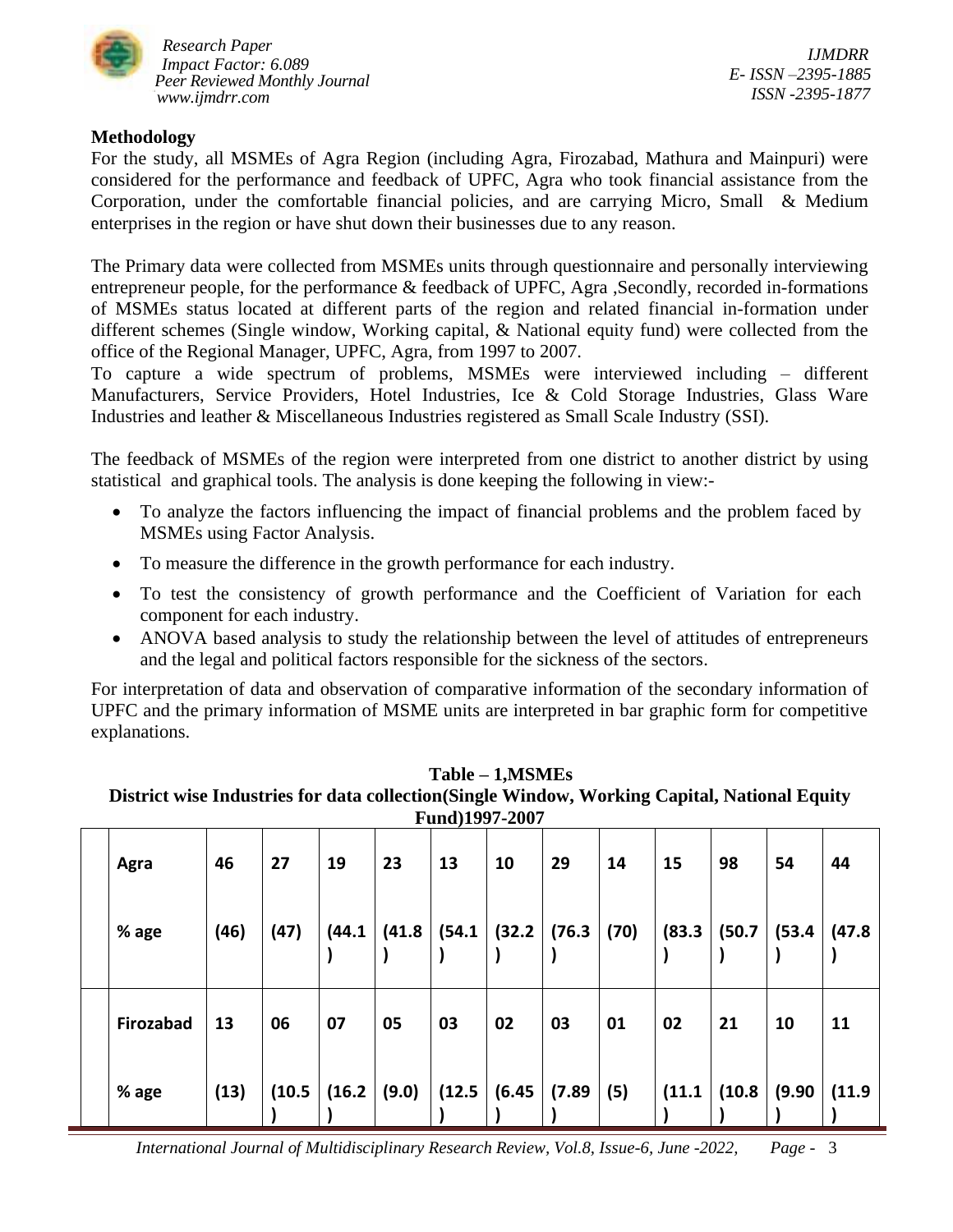

|                      | Mainpuri       | 06   | 04     | 02     | 06     | 04     | 02     | 01     | 00     | 01     | 13     | 08     | 05     |
|----------------------|----------------|------|--------|--------|--------|--------|--------|--------|--------|--------|--------|--------|--------|
|                      | % age          | (6)  | (7.01) | (4.65) | (10.9) | (16.6) | (6.45) | (2.63) | (0)    | (5.55) | (6.73) | (7.92) | (5.43) |
|                      | <b>Mathura</b> | 35   | 20     | 15     | 21     | 04     | 17     | 05     | 05     | 00     | 61     | 29     | 32     |
|                      | % age          | (35) | (35.0) | (34.8) | (38.1) | (16.6) | (54.8) | (13.1) | (25)   | (0)    | (31.6) | (28.7) | (34.7) |
| <b>Total</b><br>ind) | (loan wise     | 100  | 57     | 43     | 55     | 24     | 31     | 38     | 20     | 18     | 193    | 101    | 92     |
|                      | % age          |      | (57)   | (43)   |        | (43.6) | (56.3) |        | (52.6) | (47.3) |        | (52.3) | (47.6) |

Source: Uttar Pradesh Financial Corporation Regional Office, Agra

# **Graph - 1**

#### MSMEs

District wise Industries for data collection (Single Window, Working Capital, National Equity Fund)1997-2007



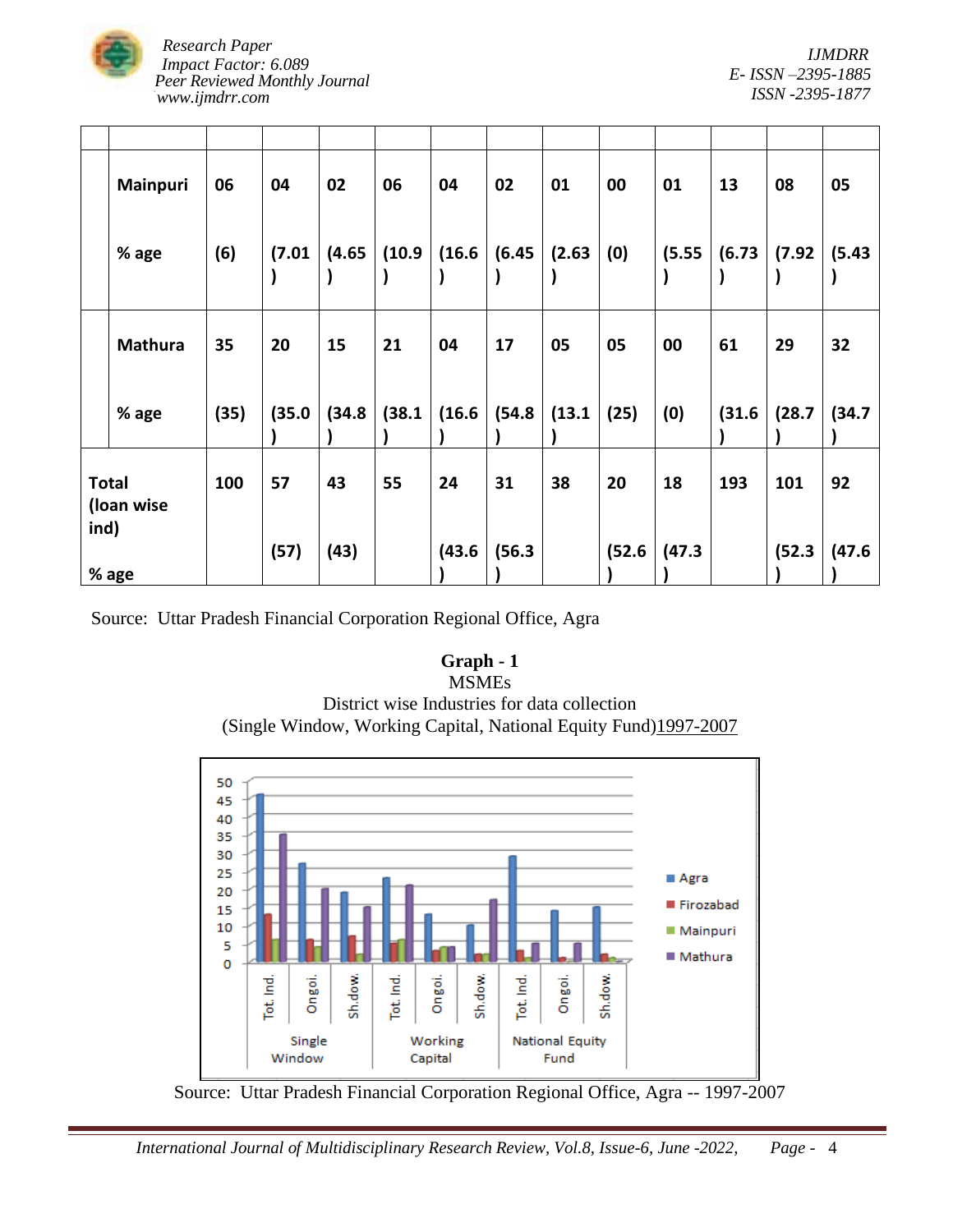

Figure 1 shows three types of financial assistance policies were provided by Uttar Pradesh Financial Corporation (UPFC) to boost up Micro, Small & Medium Enterprises in the State through Single Window, Working Capital & National Equity fund financial scheme.

Where 100 units (including 4 districts) were registered during 1997-2007 under Single Window financial Scheme, out of which 57 industrial units are carrying their business and remaining 43 units were closed due to adequate financial requirement and complicated repayment of advances.

Secondly, 55 units (including 4 districts) were registered during the same period under Working Capital Financial Scheme, out of which 24 units are carrying their business and remaining 31 units were closed due to inadequate availability of financial assistance, and required industrial services.

Thirdly, 38 units (including 4 districts) were registered for the same period under National Equity Financial Scheme, out of which 20 units are carrying their business and remaining 18 units were closed due to further adequate financial requirement and complicated & heavy repayment of interest.

As a whole 193 unit (including 4 districts) were registered for the financial assistance during 1997- 2007, out of which 101 units are carrying their business activities and rest 92 units were closed due to complicated UPFC loan repayment policies and non availability of proper guidance & services from the same agency to motivate units.

|                                |       |                |        | <b>Descriptive</b> |           |           |           |      |                               |
|--------------------------------|-------|----------------|--------|--------------------|-----------|-----------|-----------|------|-------------------------------|
|                                |       | N              | Mean   | Std.               | Std.      |           |           |      | 95% ConfidenceMinimum Maximum |
|                                |       |                |        | Deviatio Error     |           | Interval  | for       |      |                               |
|                                |       |                |        | n                  |           | Mean      |           |      |                               |
|                                |       |                |        |                    |           | Lower     | Upper     |      |                               |
|                                |       |                |        |                    |           | Bound     | Bound     |      |                               |
|                                | .00   | 42             | 4.1905 | 1.58096            | .24395    | 3.6978    | 4.6831    | 1.00 | 6.00                          |
|                                | 1.00  | 17             | 3.0588 | 1.59963            | .38797    | 2.2364    | 3.8813    | 1.00 | 6.00                          |
|                                | 2.00  | $\overline{4}$ | 2.2500 | .95743             | .47871    | .7265     | 3.7735    | 1.00 | 3.00                          |
|                                | 3.00  | 1              | 3.0000 |                    |           | $\bullet$ |           | 3.00 | 3.00                          |
| hlf.amt.-1,3/4amt.-2,90% amt.- | 4.00  | $\overline{2}$ | 1.0000 | .00000             | .00000    | 1.0000    | 1.0000    | 1.00 | 1.00                          |
| $3$ , whl.<br>amt.-4,25% amt.- | 5.00  | $\overline{2}$ | 1.5000 | .70711             | .50000    | $-4.8531$ | 7.8531    | 1.00 | 2.00                          |
| $5, \text{insta.-6}$           | 7.00  |                | 2.0000 | $\bullet$          | $\bullet$ | $\bullet$ |           | 2.00 | 2.00                          |
|                                | 8.00  |                | 1.0000 | $\bullet$          |           |           |           | 1.00 | 1.00                          |
|                                | 9.00  |                | 2.0000 | $\bullet$          | $\bullet$ | $\bullet$ | $\bullet$ | 2.00 | 2.00                          |
|                                | 12.00 |                | 2.0000 |                    |           |           |           | 2.00 | 2.00                          |
|                                | Total | 72             | 3.5000 | 1.71981            | .20268    | 3.0959    | 3.9041    | 1.00 | 6.00                          |
|                                | .00   | 42             | 2.0952 | .82075             | .12664    | 1.8395    | 2.3510    | 1.00 | 3.00                          |
|                                | 1.00  | 17             | 1.9412 | .82694             | .20056    | 1.5160    | 2.3663    | 1.00 | 3.00                          |
| $SW-1$ , $WC-2$ , $NEF-3$      | 2.00  | $\overline{4}$ | 1.7500 | .50000             | .25000    | .9544     | 2.5456    | 1.00 | 2.00                          |
|                                | 3.00  | 1              | 1.0000 |                    |           |           |           | 1.00 | 1.00                          |
|                                | 4.00  | 2              | 3.0000 | .00000             | .00000    | 3.0000    | 3.0000    | 3.00 | 3.00                          |

# **Table 2,Practice of UPFC for the disbursement of loan amount to MSMEs.**

 *International Journal of Multidisciplinary Research Review, Vol.8, Issue-6, June -2022, Page -* 5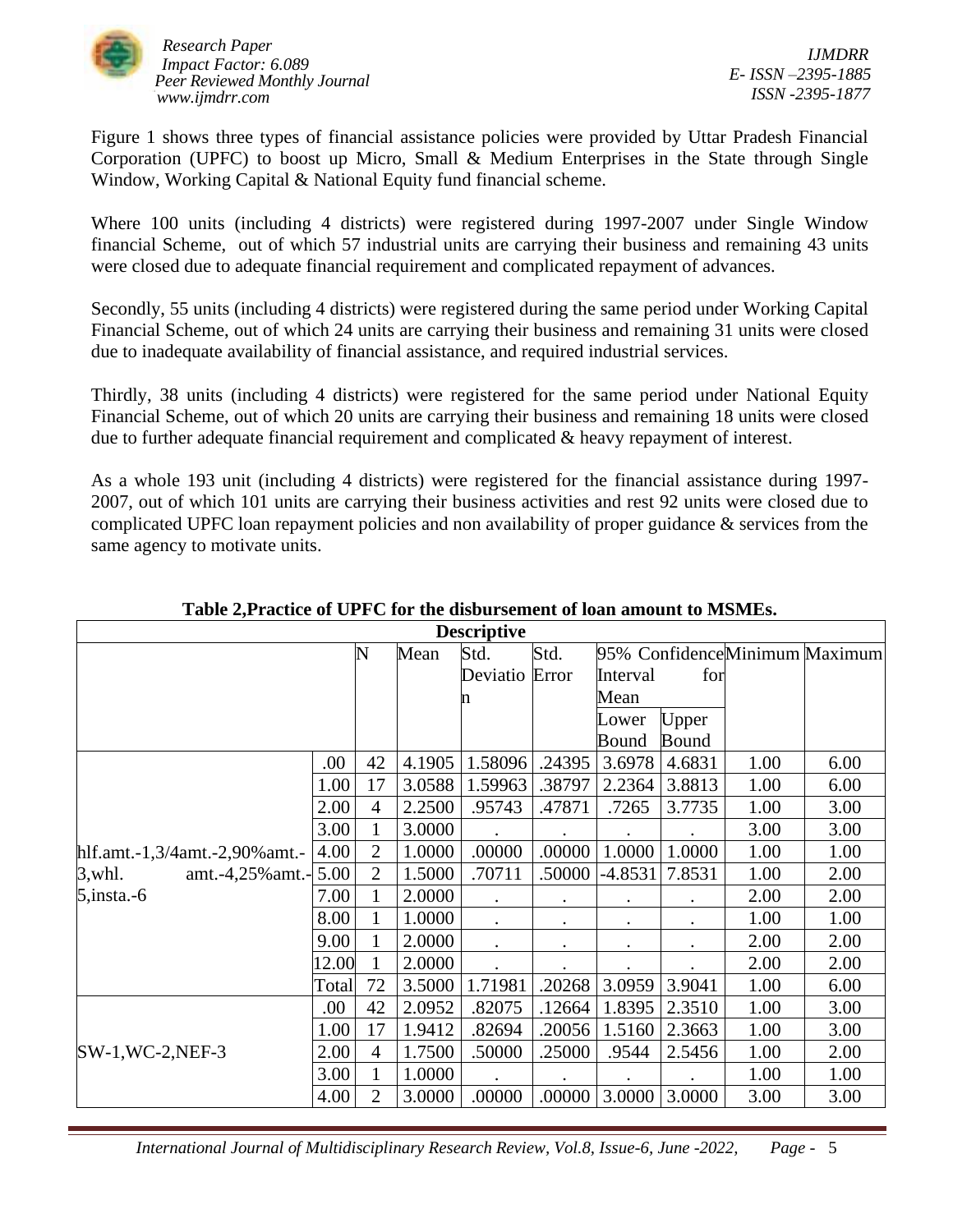

| 5.00  | 1.5000 | .70711 |       | $.50000$   -4.8531   7.8531 | 1.00 | 2.00 |
|-------|--------|--------|-------|-----------------------------|------|------|
| 7.00  | 1.0000 |        |       |                             | 1.00 | 1.00 |
| 8.00  | 1.0000 |        |       |                             | 1.00 | 1.00 |
| 9.00  | 3.0000 |        |       |                             | 3.00 | 3.00 |
| 12.00 | 1.0000 |        |       |                             | 1.00 | 1.00 |
| Total | 2.0000 | 82223  | 09690 | 1.8068 2.1932               | 1.00 | 3.00 |

| <b>ANOVA</b>                                               |                       |                                |                           |                  |              |                    |                         |      |
|------------------------------------------------------------|-----------------------|--------------------------------|---------------------------|------------------|--------------|--------------------|-------------------------|------|
|                                                            |                       |                                |                           | Sum ofdf Mean F  |              |                    |                         | Sig. |
|                                                            |                       |                                |                           | Squares          |              | Squar<br>e         |                         |      |
|                                                            |                       | (Combined)                     |                           | 63.333           | 9            | 7.037              | 2.975 .005              |      |
| hlf.amt. $-1,3/4$ amt. $-$                                 | <b>Between Groups</b> |                                | Weighte                   | 39.719           | $\mathbf{1}$ | 9                  | 39.71 16.79<br>$\theta$ | .000 |
| 2,90% amt.-3, whl.<br>amt.-<br>$4,25\%$ amt. -5, insta. -6 |                       | Linear Term                    | Deviatio                  | 23.613           |              | 8 2.952 1.248 287  |                         |      |
|                                                            |                       | Within Groups 146.667 62 2.366 |                           |                  |              |                    |                         |      |
|                                                            |                       |                                |                           | Total 210.000 71 |              |                    |                         |      |
|                                                            |                       | (Combined)                     |                           | 8.190            | 9            | .910               | 1.417.200               |      |
|                                                            | <b>Between Groups</b> | Linear Term                    | Weighte                   | 1.196            |              | 1 1.196 1.863 .177 |                         |      |
| $SW-1$ , WC-2, NEF-3                                       |                       |                                | Deviatio<br>n             | 6.993            | 8            | .874               | 1.361.231               |      |
|                                                            |                       |                                | Within Groups $39.810$ 62 |                  |              | .642               |                         |      |
|                                                            |                       |                                |                           | Total 48.000 71  |              |                    |                         |      |

# **Graph - 2**

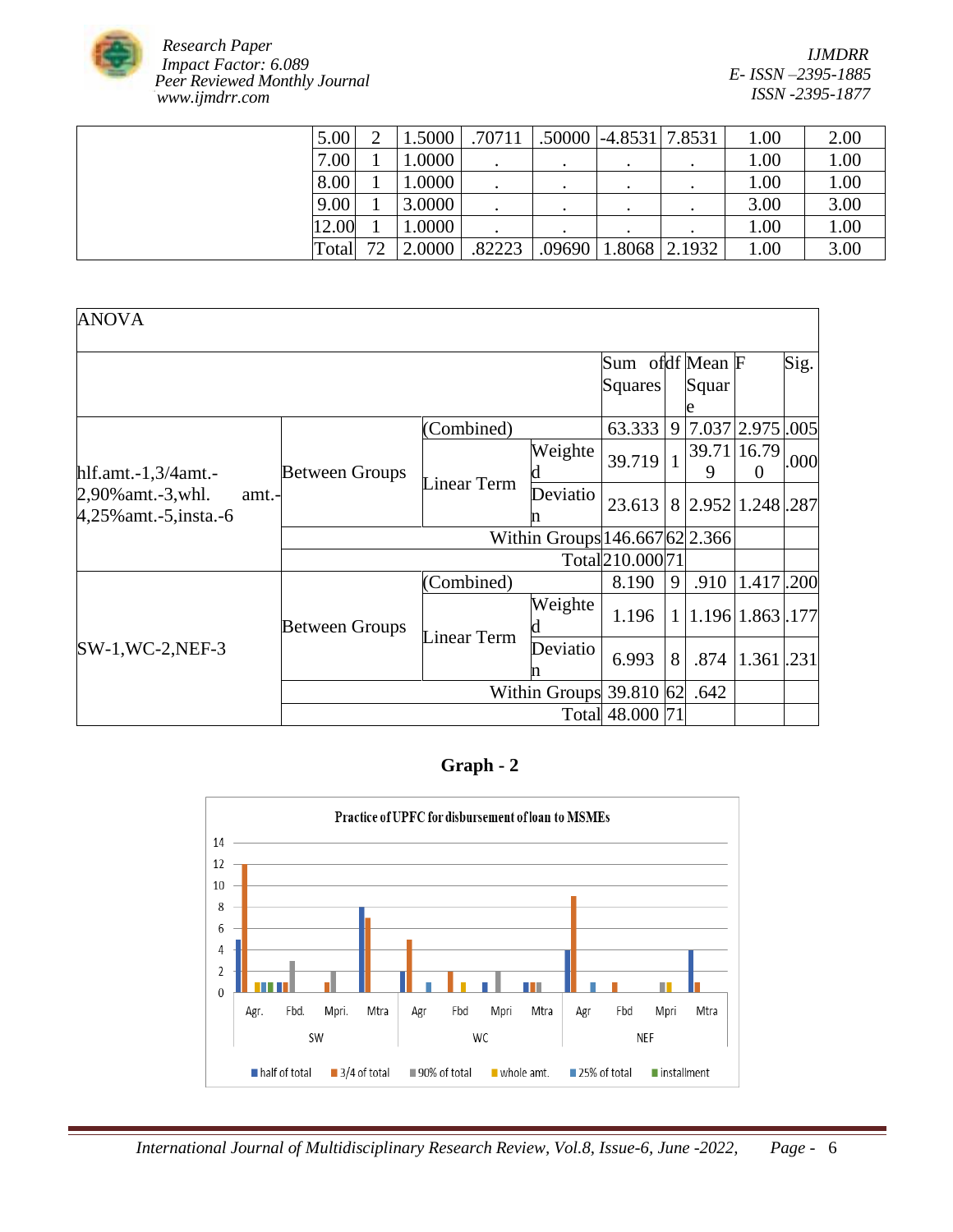

*IJMDRR E- ISSN –2395-1885 ISSN -2395-1877*

Figure 2 shows that out of 101ongoing MSMEs in Agra Region a maximum  $\frac{3}{4}$  of the total proposed amount provided under SW financial scheme for acquisition of land, building & machinery, 90% of the total proposed amount under WC financial scheme and 25% under NEF financial scheme. The combined F value between practices of UPFC for the disbursement of loan amount to MSMEs shows 2.975 where as the combined value between financial scheme shows 1.417 respectively.

# **Table 3,Availability of facilities and services by UPFC for the growth of MSMEs business Descriptive**

|                                                           |       | N              | Mean   | Std.                   | Std.   | 95%        |              | Minimu | Maximu |
|-----------------------------------------------------------|-------|----------------|--------|------------------------|--------|------------|--------------|--------|--------|
|                                                           |       |                |        | Deviatio Error         |        | Confidence |              | m      | m      |
|                                                           |       |                |        | n                      |        | Interval   | for          |        |        |
|                                                           |       |                |        |                        |        | Mean       |              |        |        |
|                                                           |       |                |        |                        |        | Lower      | Upper        |        |        |
|                                                           |       |                |        |                        |        | Bound      | <b>Bound</b> |        |        |
|                                                           | .00   | 54             |        | 3.5000 1.72386         | .23459 | 3.0295     | 3.9705       | 1.00   | 6.00   |
|                                                           | 1.00  | 20             |        | 3.8500 1.98083         | .44293 | 2.9229     | 4.7771       | 1.00   | 7.00   |
|                                                           | 2.00  | 1              | 7.0000 |                        |        |            |              | 7.00   | 7.00   |
|                                                           | 3.00  | 3              | 7.0000 | .00000                 | .00000 | 7.0000     | 7.0000       | 7.00   | 7.00   |
| mkt.fac1,con.fac2,int.fac3,<br>pro.fac.4, plt.fac5, all6, | 5.00  | $\overline{2}$ | 7.0000 | .00000                 | .00000 | 7.0000     | 7.0000       | 7.00   | 7.00   |
| none7                                                     | 8.00  | $\mathbf{1}$   | 7.0000 |                        |        |            |              | 7.00   | 7.00   |
|                                                           | 13.00 | $\mathbf{1}$   | 7.0000 |                        |        |            |              | 7.00   | 7.00   |
|                                                           | 15.00 | 1              | 7.0000 |                        |        |            |              | 7.00   | 7.00   |
|                                                           | 20.00 | $\mathbf{1}$   | 7.0000 |                        |        |            |              | 7.00   | 7.00   |
|                                                           | Total | 84             |        | 4.0000 2.01201         | .21953 | 3.5634     | 4.4366       | 1.00   | 7.00   |
|                                                           | .00   | 54             | 2.0000 | .82416                 | .11215 | 1.7750     | 2.2250       | 1.00   | 3.00   |
|                                                           | 1.00  | 20             | 2.1000 | .85224                 | .19057 | 1.7011     | 2.4989       | 1.00   | 3.00   |
|                                                           | 2.00  | 1              | 2.0000 |                        |        |            |              | 2.00   | 2.00   |
|                                                           | 3.00  | 3              | 1.6667 | .57735                 | .33333 | .2324      | 3.1009       | 1.00   | 2.00   |
|                                                           | 5.00  | $\overline{2}$ |        | 2.0000 1.41421 1.00000 |        | 10.7062    | 14.7062      | 1.00   | 3.00   |
|                                                           | 8.00  | $\mathbf{1}$   | 2.0000 |                        |        |            |              | 2.00   | 2.00   |
| SW-1, WC-2, NEF-3                                         | 13.00 | $\mathbf{1}$   | 3.0000 |                        |        |            |              | 3.00   | 3.00   |
|                                                           | 15.00 | $\mathbf{1}$   | 1.0000 |                        |        |            |              | 1.00   | 1.00   |
|                                                           | 20.00 | 1              | 1.0000 |                        |        |            |              | 1.00   | 1.00   |
|                                                           | Total | 84             | 2.0000 | .82140                 | .08962 | 1.8217     | 2.1783       | 1.00   | 3.00   |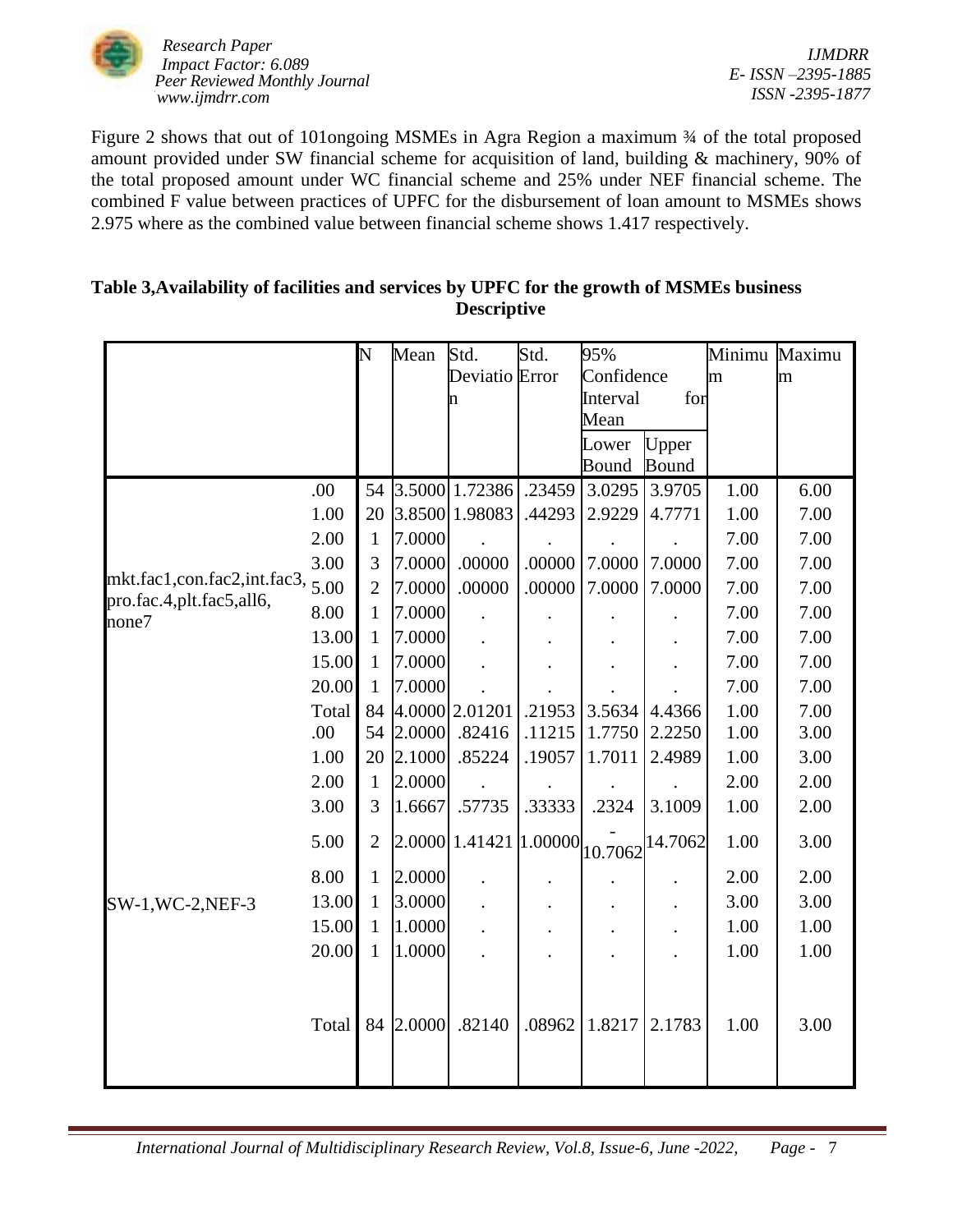

# **ANOVA**

|                                                                  |                       |                    |                     | Sum<br>of   |    | df Mean<br>Square | F          | Sig. |
|------------------------------------------------------------------|-----------------------|--------------------|---------------------|-------------|----|-------------------|------------|------|
|                                                                  |                       |                    |                     | Squar<br>es |    |                   |            |      |
|                                                                  |                       | (Combined)         |                     | 103.9<br>50 | 8  | 12.994            | 4.200 .000 |      |
|                                                                  | <b>Between Groups</b> |                    | Weight<br>ed        | 61.37       |    | 61.375            | 19.83      | .000 |
| mkt.fac1,con.fac2,int.fac3,<br>pro.fac.4,plt.fac5,all6,none<br>7 |                       | Linear Term        | Deviati 42.57<br>on |             |    | 6.082             | 1.966      | .071 |
|                                                                  | <b>Within Groups</b>  |                    |                     | 232.0<br>50 |    | 753.094           |            |      |
|                                                                  | Total                 |                    |                     | 336.0<br>00 | 83 |                   |            |      |
|                                                                  |                       | (Combined)         |                     | 3.5338      |    | .442              | .631       | .749 |
|                                                                  | <b>Between Groups</b> | <b>Linear Term</b> | Weight<br>ed        | 625         | 1  | .625              | .893       | .348 |
| SW-1, WC-2, NEF-3                                                |                       |                    | Deviati<br>on       | 2.9097      |    | .416              | .594       | .759 |
|                                                                  | <b>Within Groups</b>  |                    |                     | 52.46       |    | 75.700            |            |      |
|                                                                  | Total                 |                    |                     | 56.00       | 83 |                   |            |      |

**Graph – 3**

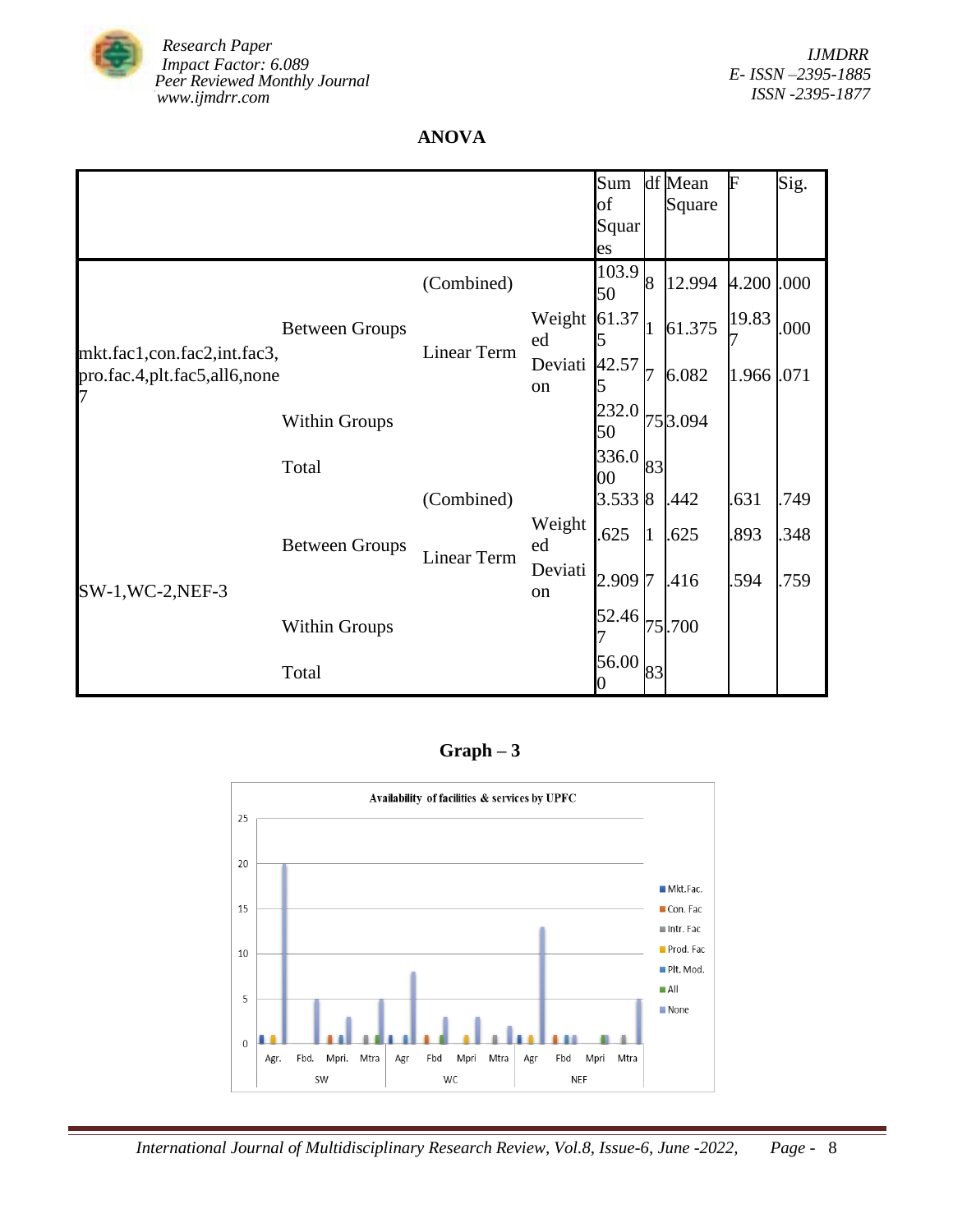

Figure 3 shows that out of 101 ongoing MSMEs of Agra Region, 43 units under SW scheme, 16 units under WC scheme and 20 units under NEF scheme submitted that no facilities and services were provided by UPFC for the growth of business. Whereas 1 unit in Agra, Firozabad, Mainpuri & Mathura submitted the availability of facilities & services in different areas in limited way under SW, WC, & NEF scheme. The combined F value between facilities & services available by UPFC to MSMEs shows 4.200 where as the maximum combined value between financial scheme shows .631 respectively.

| <b>Descriptive</b>                                            |          |                  |               |                                                             |               |                       |        |                  |         |  |  |  |
|---------------------------------------------------------------|----------|------------------|---------------|-------------------------------------------------------------|---------------|-----------------------|--------|------------------|---------|--|--|--|
|                                                               |          | N                | Mean          | Std.                                                        | Std.          | 95%                   |        | ConfidenceMinimu | Maximum |  |  |  |
|                                                               |          |                  |               | Deviati                                                     | Error         | Interval for Meanm    |        |                  |         |  |  |  |
|                                                               |          |                  |               | on                                                          |               | Lower                 | Upper  |                  |         |  |  |  |
|                                                               |          |                  |               |                                                             |               | Bound                 | Bound  |                  |         |  |  |  |
|                                                               | .00      | 35               |               | 4.8286 2.06491 .34903 4.1192                                |               |                       | 5.5379 | 1.00             | 7.00    |  |  |  |
|                                                               | 1.00     | 22               |               | 3.8182 1.99132 42455 2.9353                                 |               |                       | 4.7011 | 1.00             | 7.00    |  |  |  |
|                                                               | 2.00     | $\boldsymbol{8}$ |               | 3.2500 1.98206 70076 1.5930                                 |               |                       | 4.9070 | 1.00             | 7.00    |  |  |  |
|                                                               | 3.00     | 10               |               | 2.7000 1.41814 44845 1.6855                                 |               |                       | 3.7145 | 1.00             | 5.00    |  |  |  |
| RM-4.00<br>tech.wkrs.-1,na                                    |          | $\overline{2}$   | 5.0000 .00000 |                                                             |               | .00000 5.0000         | 5.0000 | 5.00             | 5.00    |  |  |  |
| 2, shtg.powr-3, mech.dvce.-<br>$4$ , compt.mtrl. -5, compt. - | 5.00     | $\overline{c}$   |               | $\left  \frac{2.0000}{0} \right  1.41421 \bigg _0^{1.0000}$ |               | -10.7062 14.7062 1.00 |        |                  | 3.00    |  |  |  |
| $6,$ drk.wtr.-7                                               | 6.00     | $\overline{2}$   | 3.5000.70711  |                                                             |               | .50000 - 2.8531       | 9.8531 | 3.00             | 4.00    |  |  |  |
|                                                               | 7.00     | $\overline{1}$   | 3.0000        |                                                             |               |                       |        | 3.00             | 3.00    |  |  |  |
|                                                               | 8.00     |                  | 3.0000        |                                                             |               |                       |        | 3.00             | 3.00    |  |  |  |
|                                                               | 15.00 1  |                  | 3.0000        |                                                             |               |                       |        | 3.00             | 3.00    |  |  |  |
|                                                               | Total 84 |                  |               | 4.0000 2.01201 21953 3.5634                                 |               |                       | 4.4366 | 1.00             | 7.00    |  |  |  |
|                                                               | .00      | 35               | 2.1714 .82197 |                                                             | 13894 1.8891  |                       | 2.4538 | 1.00             | 3.00    |  |  |  |
|                                                               | 1.00     | 22               | 2.1818.73266  |                                                             | .15620 1.8570 |                       | 2.5067 | 1.00             | 3.00    |  |  |  |
|                                                               | 2.00     | $\overline{8}$   | 1.7500.70711  |                                                             |               | 25000 1.1588          | 2.3412 | 1.00             | 3.00    |  |  |  |
|                                                               | 3.00     | 10               | 1.6000 .84327 |                                                             | .26667 .9968  |                       | 2.2032 | 1.00             | 3.00    |  |  |  |
|                                                               | 4.00     | $\overline{2}$   |               | 2.0000 1.41421                                              | 1.0000        | -10.7062 14.7062 1.00 |        |                  | 3.00    |  |  |  |
| $SW-1, WC-2,NEF-3$                                            | 5.00     | $\overline{2}$   |               | 1.0000.00000                                                |               | .00000 1.0000         | 1.0000 | 1.00             | 1.00    |  |  |  |
|                                                               | 6.00     | $\overline{2}$   | 1.5000.70711  |                                                             |               | .50000 - 4.8531       | 7.8531 | 1.00             | 2.00    |  |  |  |
|                                                               | 7.00     | $\mathbf{1}$     | 1.0000        |                                                             |               |                       |        | 1.00             | 1.00    |  |  |  |
|                                                               | 8.00     |                  | 3.0000        |                                                             |               |                       |        | 3.00             | 3.00    |  |  |  |
|                                                               | 15.00 1  |                  | 1.0000        |                                                             |               |                       |        | 1.00             | 1.00    |  |  |  |
|                                                               | Total 84 |                  | 2.0000 .82140 |                                                             | .08962 1.8217 |                       | 2.1783 | 1.00             | 3.00    |  |  |  |

# **Table 4,Problems faced by MSMEs for business**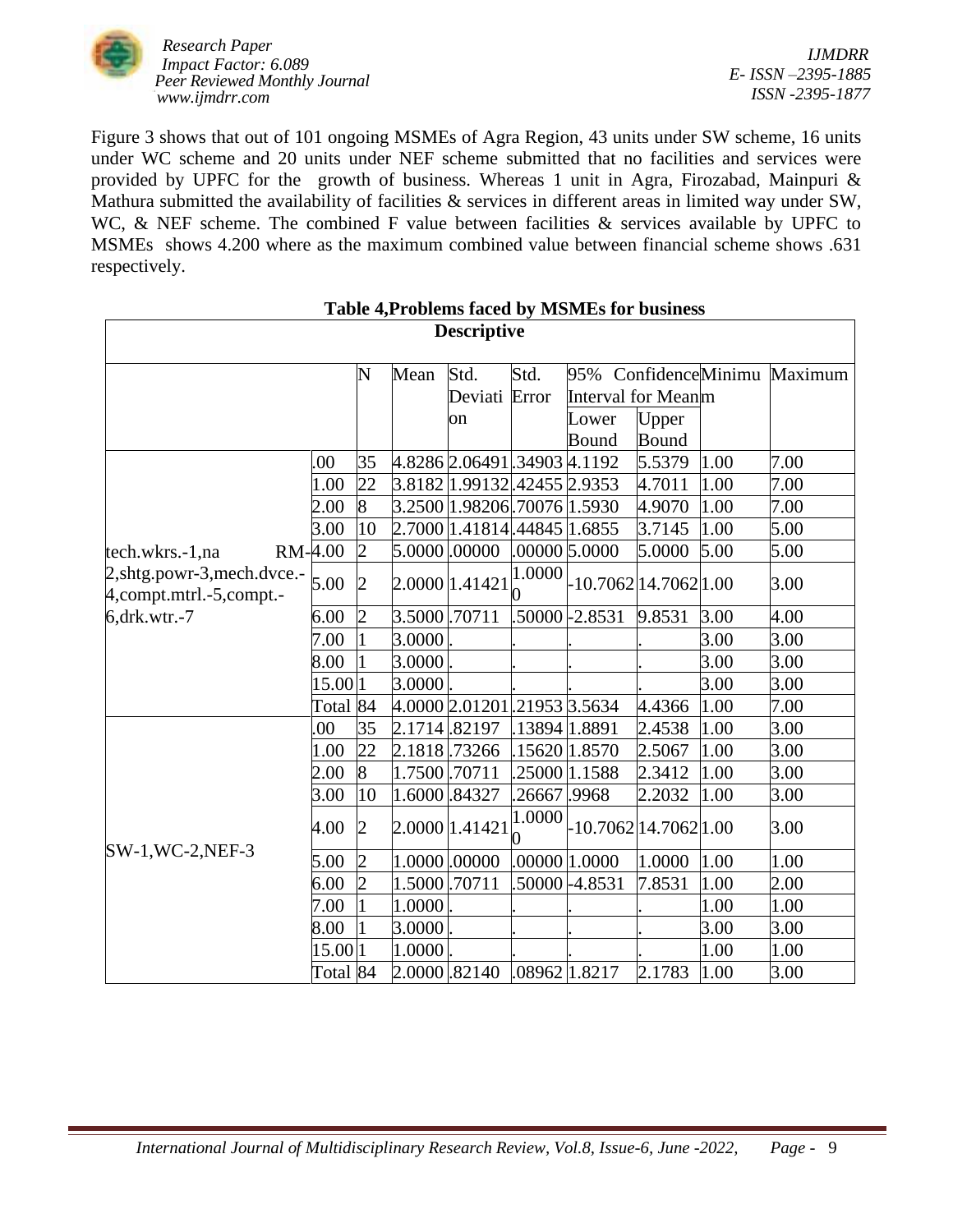

| ı |  |
|---|--|
|---|--|

|                                                               |                       |                  |               | Sum        |                | ofdf Mean F     |           | Sig. |
|---------------------------------------------------------------|-----------------------|------------------|---------------|------------|----------------|-----------------|-----------|------|
|                                                               |                       |                  |               | Squares    |                | Squar           |           |      |
|                                                               |                       | (Combined)       |               | 59.656     | 19             | 6.628           | 1.775.087 |      |
| tech.wkrs.-1,na                                               | RM-Between Groups     |                  | Weighte       | 24.059     |                | 24.05           | 6.443.013 |      |
| 2, shtg.powr-3, mech.dvce.-<br>$4$ , compt.mtrl. -5, compt. - |                       | Linear Term      | Deviatio<br>n | 35.597     | 8              | 4.450 1.192.316 |           |      |
| $6, drk.wtr.-7$                                               | <b>Within Groups</b>  | 276.344 74 3.734 |               |            |                |                 |           |      |
|                                                               | Total                 |                  |               | 336.000 83 |                |                 |           |      |
|                                                               |                       | (Combined)       |               | 9.356      | 9              | 1.040           | 1.649.117 |      |
|                                                               | <b>Between Groups</b> | Linear Term      | Weighte       | 4.000      |                | 4.000 6.347.014 |           |      |
| $SW-1, WC-2,NEF-3$                                            |                       |                  | Deviatio      | 5.355      | $\overline{8}$ | .669            | 1.062.399 |      |
|                                                               | <b>Within Groups</b>  | 46.644           |               | 74.630     |                |                 |           |      |
|                                                               | Total                 | 56.000           | 83            |            |                |                 |           |      |

#### **Graph – 4**



Figure 4 shows that out of 101 ongoing MSMEs of Agra Region 30 units under SW scheme, 13 units under WC scheme and 11 units under NEF scheme faced shortage of power for running of plant. Whereas other unit submitted different other problems like availability of technical workers, timely availability of raw material, availability of technical device, competition in market and problem of availability of drinking water. The combined F value between Problems faced by MSMEs for business shows 1.775 where as the maximum combined value between financial scheme shows 1.649 respectively.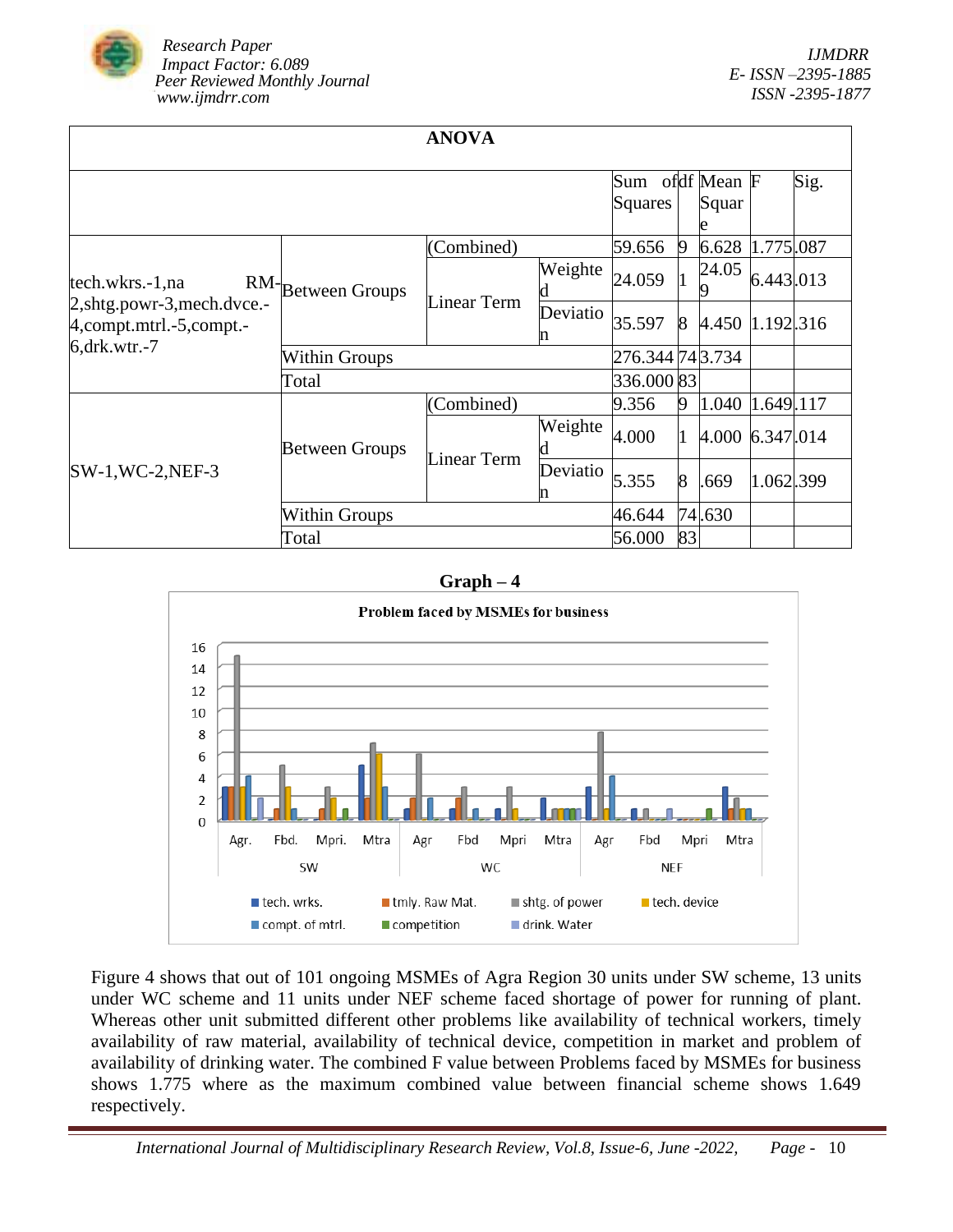

*IJMDRR E- ISSN –2395-1885 ISSN -2395-1877*

# **Result**

(1) MSMEs ongoing primary data analysis & interpretation

Table – 5,MSMEs ongoing industries feed backDistrict wise ongoing Micro, Small & Medium enterprises information under Uttar Pradesh Financial Corporation different financial schemes from 1997-2007

| S.N            |                                                               | <b>Single</b>      |                                |                |                                  |                     | <b>Working</b>                 |                |                |                     | <b>National</b>                  |                    |                                  |     |
|----------------|---------------------------------------------------------------|--------------------|--------------------------------|----------------|----------------------------------|---------------------|--------------------------------|----------------|----------------|---------------------|----------------------------------|--------------------|----------------------------------|-----|
|                | <b>Questionnaire Contents</b>                                 |                    |                                | <b>Window</b>  |                                  |                     |                                | Capital        |                |                     |                                  | <b>Equity Fund</b> |                                  | al  |
|                |                                                               | $\mathbf{A}$<br>g. | $\overline{F}$<br>i.           | M<br>ai.       | M<br>a.                          | $\mathbf{A}$<br>g   | $\overline{F}$<br>i.           | M<br>ai        | M<br>a.        | $\mathbf{A}$<br>g   | ${\bf F}$<br>i.                  | M<br>ai.           | M<br>a                           |     |
| $\mathbf{1}$   | <b>MSMEs</b><br>Registration with<br><b>UPFC</b><br>1997-2007 | 27                 | 6                              | $\overline{4}$ | $\overline{2}$<br>$\overline{0}$ | $\mathbf{1}$<br>3   | 3                              | $\overline{4}$ | $\overline{4}$ | 1<br>$\overline{4}$ | $\mathbf{1}$                     | $\theta$           | 5                                | 101 |
| $\overline{2}$ | Facilities & Services available by<br><b>UPFC</b> to MSMEs    | 35                 | $\overline{2}$<br>6            | 8              | 5                                | 3<br>3              | $\mathbf{1}$<br>$\overline{2}$ | $\overline{0}$ | 8              | 6<br>5              | $\overline{2}$<br>5              | $\overline{0}$     | 5                                | 101 |
| 3              | Consultancy Services required for<br><b>MSMEs</b>             | 24                 | $\mathbf{1}$<br>$\overline{0}$ | 8              | 5                                | $\overline{2}$<br>1 | $\mathbf{1}$<br>$\overline{2}$ | $\overline{0}$ | 8              | 3<br>5              | $\overline{2}$<br>$\overline{0}$ | $\overline{0}$     | $\theta$                         | 101 |
| $\overline{4}$ | Most pressing problem of MSMEs                                | 23                 | $\mathbf{1}$<br>$\overline{2}$ | 7              | 3                                | $\overline{2}$<br>1 | $\overline{4}$                 | 8              | 8              | $\overline{4}$<br>5 | 5                                | $\overline{0}$     | $\mathbf{1}$<br>5                | 101 |
| 5              | Operational<br>activities problems<br>of<br><b>MSMEs</b>      | 24                 | $\mathbf{1}$<br>$\overline{4}$ | 7              | 5                                | $\overline{2}$<br>5 | $\mathbf{1}$<br>$\overline{2}$ | 12             | $\overline{4}$ | 6<br>$\overline{0}$ | $\overline{0}$                   | $\overline{0}$     | $\mathbf{1}$<br>$\boldsymbol{0}$ | 101 |
| 6              | activities<br>Managerial<br>of<br>problem<br><b>MSMEs</b>     | 14                 | $\mathbf{1}$<br>$\overline{2}$ | 8              | 3                                | $\overline{2}$<br>1 | $\mathbf{1}$<br>$\overline{2}$ | 8              | $\overline{0}$ | 3<br>5              | $\overline{0}$                   | $\overline{0}$     | 5                                | 101 |
| $\tau$         | Criteria for disbursement of loan                             | 24                 | $\mathbf{1}$<br>$\overline{2}$ | $\theta$       | 3<br>$\overline{0}$              | $\overline{2}$<br>1 | 8                              | 12             | $\overline{4}$ | $\overline{4}$<br>5 | 5                                | $\theta$           | 5                                | 101 |
| 8              | Practice of UPFC for disbursement of<br>loan                  | 10                 | $\mathbf{1}$                   | $\overline{0}$ | $\theta$                         | $\overline{2}$<br>1 | 8                              | $\overline{0}$ | $\overline{4}$ | $\overline{4}$<br>5 | 5                                | $\theta$           | 5                                | 101 |
| 9              | Criteria for recovery of loan                                 | 23                 | 5                              | 5              | 1<br>4                           | $\overline{2}$<br>5 | 8                              | 12             | 8              | $\overline{4}$<br>5 | 5                                | $\theta$           | 1<br>$\boldsymbol{0}$            | 101 |
| 10             | Practice of UPFC for recovery of loan                         | 24                 | $\overline{7}$                 | 5              | $\mathbf{1}$<br>7                | $\mathbf{2}$<br>5   | $\mathbf{1}$<br>$\overline{2}$ | 12             | $\overline{4}$ | 6<br>$\overline{0}$ | 5                                | $\boldsymbol{0}$   | $\mathbf{1}$<br>$\boldsymbol{0}$ | 101 |
| 11             | Size of last loan obtained other than<br><b>UPFC</b>          | 19                 | $\overline{7}$                 | 5              | $\mathbf{1}$<br>$\overline{4}$   | $\overline{2}$<br>9 | 8                              | 12             | $\overline{4}$ | 6<br>$\overline{0}$ | 5                                | $\overline{0}$     | 5                                | 101 |
| 12             | Technical guidance from UPFC                                  | 17                 | $\overline{5}$                 | $\mathbf{1}$   | 3                                | $\mathbf{1}$<br>6   | $\boldsymbol{0}$               | 8              | $\overline{4}$ | $\sqrt{2}$<br>5     | $\overline{0}$                   | $\mathbf{0}$       | 5                                | 101 |

 *International Journal of Multidisciplinary Research Review, Vol.8, Issue-6, June -2022, Page -* 11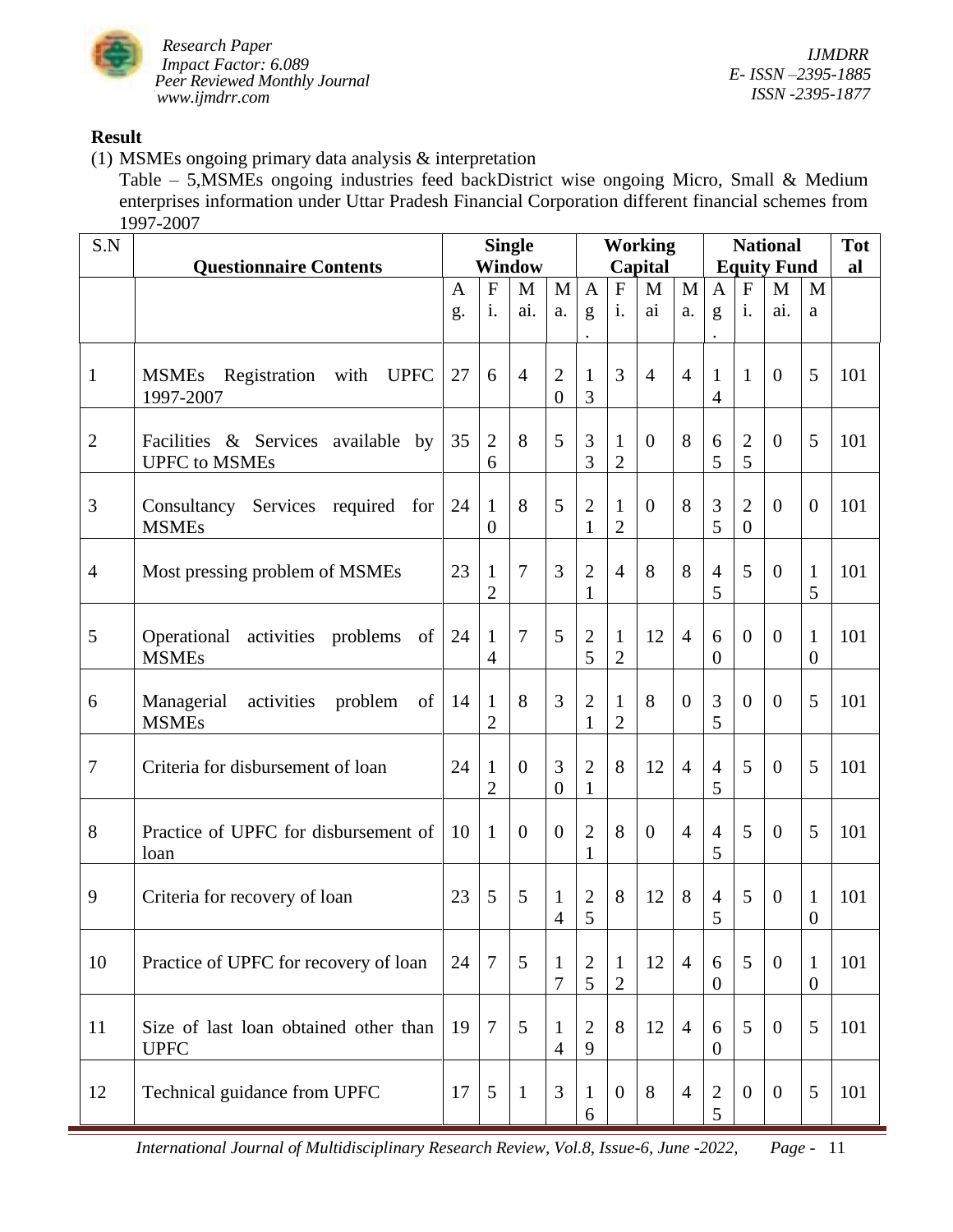

*IJMDRR E- ISSN –2395-1885 ISSN -2395-1877*

| 13 | Problem faced by MSMEs                                  | 26 | $\circ$ |  |   | 12 |  |  |  |
|----|---------------------------------------------------------|----|---------|--|---|----|--|--|--|
| 14 | Most important limiting factor to get $ 26 $<br>finance |    | 8       |  | 8 |    |  |  |  |

Source: MSMEs research questionnaire

(2) MSMEs shutdown primary data analysis & interpretation

Table – 6,MSMEs shut down industries feed back District wise shut down Micro, Small & Medium enterprises information under Uttar Pradesh Financial Corporation different financial schemes from 1997-2007

| S              | <b>Questionnaire Contents</b>                               | Single Window |                                  |                |                                |                                | Working<br>Capital               |                |                                | National<br><b>Equity Fund</b>   | Tota<br>1        |                |                |    |
|----------------|-------------------------------------------------------------|---------------|----------------------------------|----------------|--------------------------------|--------------------------------|----------------------------------|----------------|--------------------------------|----------------------------------|------------------|----------------|----------------|----|
| N              |                                                             | $\mathbf{A}$  | $\mathbf{F}$                     | M              | M                              | $\mathbf{A}$                   | $\overline{F}$                   | $\mathbf{M}$   | $\mathbf{M}$                   | $\mathbf{A}$                     | $\mathbf{F}$     | M              | $\mathbf{M}$   |    |
|                |                                                             | g.            | i.                               | ai.            | a.                             | g.                             | i.                               | ai.            | a.                             | g.                               | $\mathbf{i}$     | ai.            | a              |    |
| 1              | MSMEs Registration with UPFC 1997-<br>2007                  | 19            | $\overline{7}$                   | $\overline{2}$ | 1<br>5                         | 1<br>$\overline{0}$            | $\overline{2}$                   | $\overline{2}$ | $\mathbf{1}$<br>$\overline{7}$ | 1<br>5                           | $\overline{2}$   | $\mathbf{1}$   | $\overline{0}$ | 92 |
| $\overline{2}$ | Facilities & Services available by UPFC<br>to MSMEs         | 36            | $\overline{2}$<br>$\overline{7}$ | 14             | $\overline{4}$                 | 3<br>$\overline{2}$            | $\overline{2}$<br>$\mathbf{0}$   | 5              | $\overline{2}$                 | 7<br>6                           | 5                | $\overline{0}$ | $\overline{0}$ | 92 |
| 3              | Consultancy<br>Services<br>required<br>for<br><b>MSMEs</b>  | 27            | $\mathbf{1}$<br>$\overline{2}$   | $\theta$       | $\overline{4}$                 | 3<br>$\overline{2}$            | $\overline{2}$<br>$\overline{7}$ | 8              | 5                              | $\overline{4}$<br>6              | 5                | $\overline{0}$ | $\overline{0}$ | 92 |
| 4              | Most pressing problem of MSMEs                              | 23            | 8                                | $\overline{2}$ | $\mathbf{1}$<br>$\overline{4}$ | $\overline{2}$                 | $\overline{0}$                   | $\Omega$       | $\mathbf{1}$<br>7              | $\overline{4}$<br>$\overline{0}$ | 5                | $\overline{0}$ | $\overline{0}$ | 92 |
| 5              | Operational<br>activities<br>of<br>problems<br><b>MSMEs</b> | 23            | $\mathbf{1}$<br>$\theta$         | $\overline{4}$ | $\overline{2}$<br>3            | 1<br>$\overline{4}$            | 5                                | $\overline{2}$ | $\mathbf{1}$<br>$\overline{4}$ | $\overline{4}$<br>6              | 5                | 5              | $\overline{0}$ | 92 |
| 6              | Managerial<br>of<br>activities<br>problem<br><b>MSMEs</b>   | 23            | $\mathbf{1}$<br>$\overline{0}$   | $\overline{2}$ | $\mathbf{1}$<br>$\overline{2}$ | 8                              | $\overline{2}$                   | $\overline{2}$ | $\mathbf{1}$<br>$\overline{7}$ | $\overline{4}$<br>$\overline{0}$ | 5                | 5              | $\theta$       | 92 |
| 7              | Criteria for disbursement of loan                           | 29            | 8                                | $\overline{4}$ | $\overline{2}$<br>7            | $\mathbf{1}$<br>7              | $\overline{2}$                   | $\overline{2}$ | 3<br>$\overline{2}$            | 5<br>6                           | 5                | 5              | $\overline{0}$ | 92 |
| 8              | Practice of UPFC for disbursement of<br>loan                | 32            | 6                                | $\overline{2}$ | $\mathbf{1}$<br>9              | $\mathbf{1}$<br>$\overline{4}$ | $\overline{2}$                   | $\overline{0}$ | $\mathbf{1}$<br>$\overline{4}$ | 3<br>$\overline{0}$              | 5                | $\overline{0}$ | $\overline{0}$ | 92 |
| 9              | Criteria for recovery of loan                               | 34            | $\mathbf{1}$<br>$\Omega$         | $\overline{4}$ | $\mathbf{2}$<br>5              | $\overline{2}$<br>$\theta$     | $\overline{2}$                   | $\overline{2}$ | $\overline{2}$<br>9            | 6<br>6                           | $\boldsymbol{0}$ | $\overline{0}$ | $\overline{0}$ | 92 |

 *International Journal of Multidisciplinary Research Review, Vol.8, Issue-6, June -2022, Page -* 12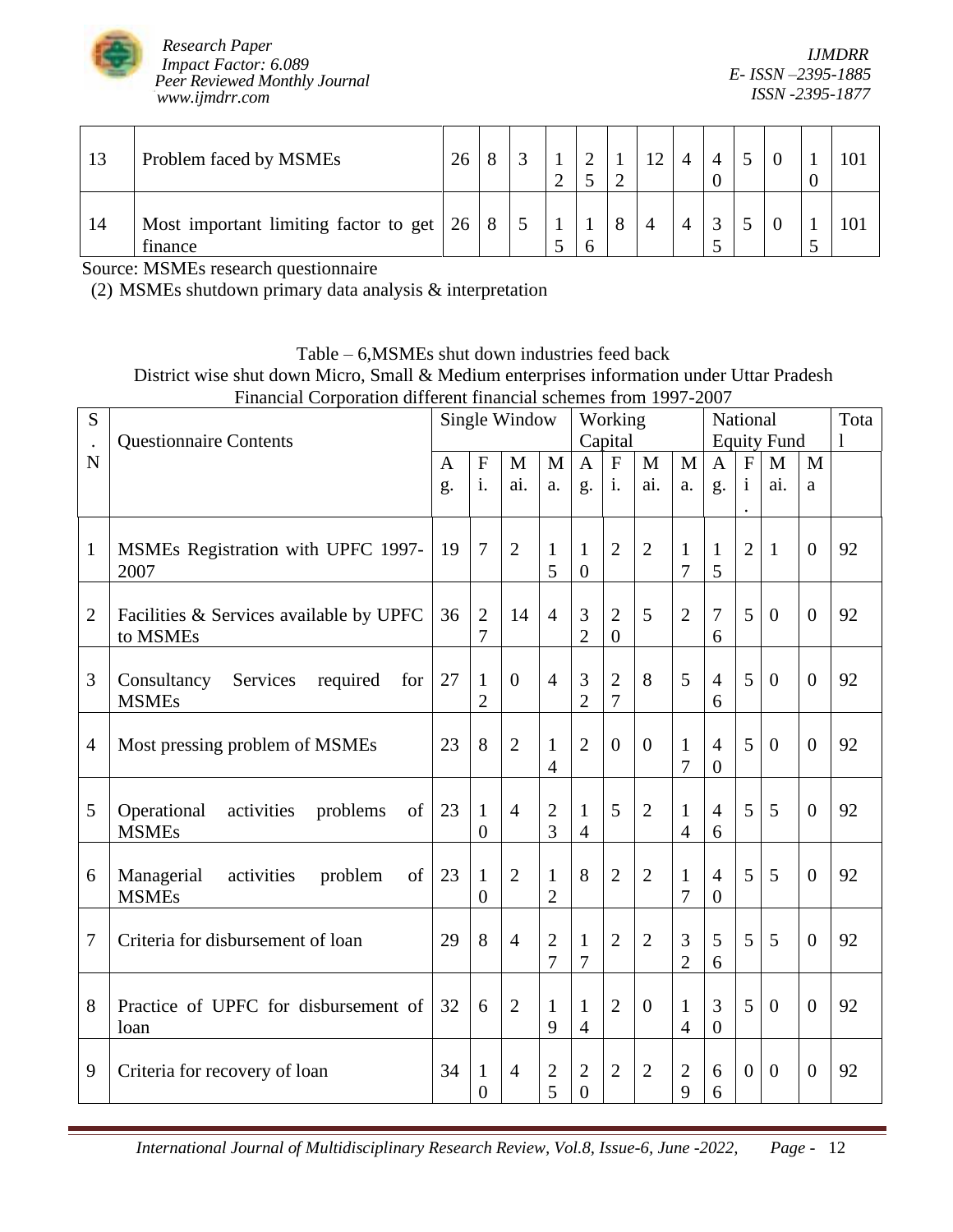

*IJMDRR E- ISSN –2395-1885 ISSN -2395-1877*

| $\mathbf{1}$<br>0              | Practice of UPFC for recovery of loan                | 32 | 4                           | 3              | $\overline{2}$<br>5 | 2<br>$\Omega$ | 5 | $\overline{2}$ | $\overline{2}$<br>$\mathbf Q$  | 5<br>6              | $5\overline{)}$ | 5        | $\overline{0}$ | 92 |
|--------------------------------|------------------------------------------------------|----|-----------------------------|----------------|---------------------|---------------|---|----------------|--------------------------------|---------------------|-----------------|----------|----------------|----|
|                                | Size of last loan obtained other than<br><b>UPFC</b> | 8  | 6                           | $\overline{4}$ | $\mathbf{1}$<br>7   | 1             | 2 | $\overline{2}$ | $\mathbf{1}$<br>8              | $\overline{2}$      | 5               | 5        | $\overline{0}$ | 92 |
| $\mathbf{1}$<br>$\overline{2}$ | Technical guidance from UPFC                         | 19 | 8                           | $\overline{0}$ | $\mathbf{1}$<br>9   | 5             | 2 | $\theta$       | $\mathbf{1}$<br>$\overline{4}$ | 3<br>5              | 5               | $\Omega$ | $\overline{0}$ | 92 |
| $\mathbf{1}$<br>3              | Problem faced by MSMEs                               | 27 | $\mathcal{D}_{\mathcal{A}}$ | $\overline{4}$ | $\overline{2}$<br>5 | $\mathbf{1}$  | 5 | $\overline{2}$ | $\overline{2}$<br>$\mathbf Q$  | 3<br>5              | 5               | $\Omega$ | $\overline{0}$ | 92 |
| $\mathbf{1}$<br>4              | Most important limiting factor to get<br>finance     | 23 | 6                           | $\overline{0}$ | $\mathbf{1}$<br>າ   | $\mathbf{1}$  | 2 | $\overline{2}$ | $\mathbf{1}$                   | $\overline{2}$<br>5 | 5               | $\theta$ | $\overline{0}$ | 92 |

Source: MSMEs research questionnaire

Table 5 & 6 shows 193 industrial units were registered in UPFC Agra Region (including Agra, Firozabad, Mainpuri and Mathura) covering micro, small & medium enterprises from 1997-2007 for SW, WC & NEF financial assistance scheme. Where 101 units are ongoing & remaining 92 units were shut down.

Status shows that:

- 157 units have repaid UPFC loan under SW, WC & NEF scheme. Whereas 36 units were unable to pay loans under SW, WC & NEF scheme.
- 82 units were registered as sole proprietorship, partnership & company under SW scheme, 55 units for the same under WC scheme, and 56 units under NEF scheme.
- 181units were free from legal proceeding under SW, WC & NEF scheme. Whereas 12shut down units faced legal proceeding under SW, WC & NEF scheme.
- 155 ongoing & shut down units under SW scheme, 112 units including both category under WC scheme and 176 units under NEF scheme got no facility and services by UPFC for the growth of business.
- 90 ongoing & shut down units' under SW scheme, 113 units including both category under WC scheme and 106 units under NEF scheme required marketing consultancy services facility from UPFC for smooth functioning of business.
- 92 ongoing & shut down units under SW scheme, 60 units including both category under WC scheme and 110 units under NEF scheme faced competition as most pressing problem for MSMEs.
- 110 ongoing & shut down units under SW scheme, 88 units including both category under WC scheme & 126 units under NEF scheme faced short supply of power which affected continuous operational activities for achievement of unit targets.
- 84 ongoing & shut down units under SW scheme, 70 units including both category under WC scheme & 90 units under NEF scheme faced the absence of UPFC consultancy towards managerial activities and lack of expert advice for operational activities.
- 134ongoing & shut down units under SW scheme, 98 units including both category under WC scheme & 121units under NEF scheme shared that at least 90% of the total proposed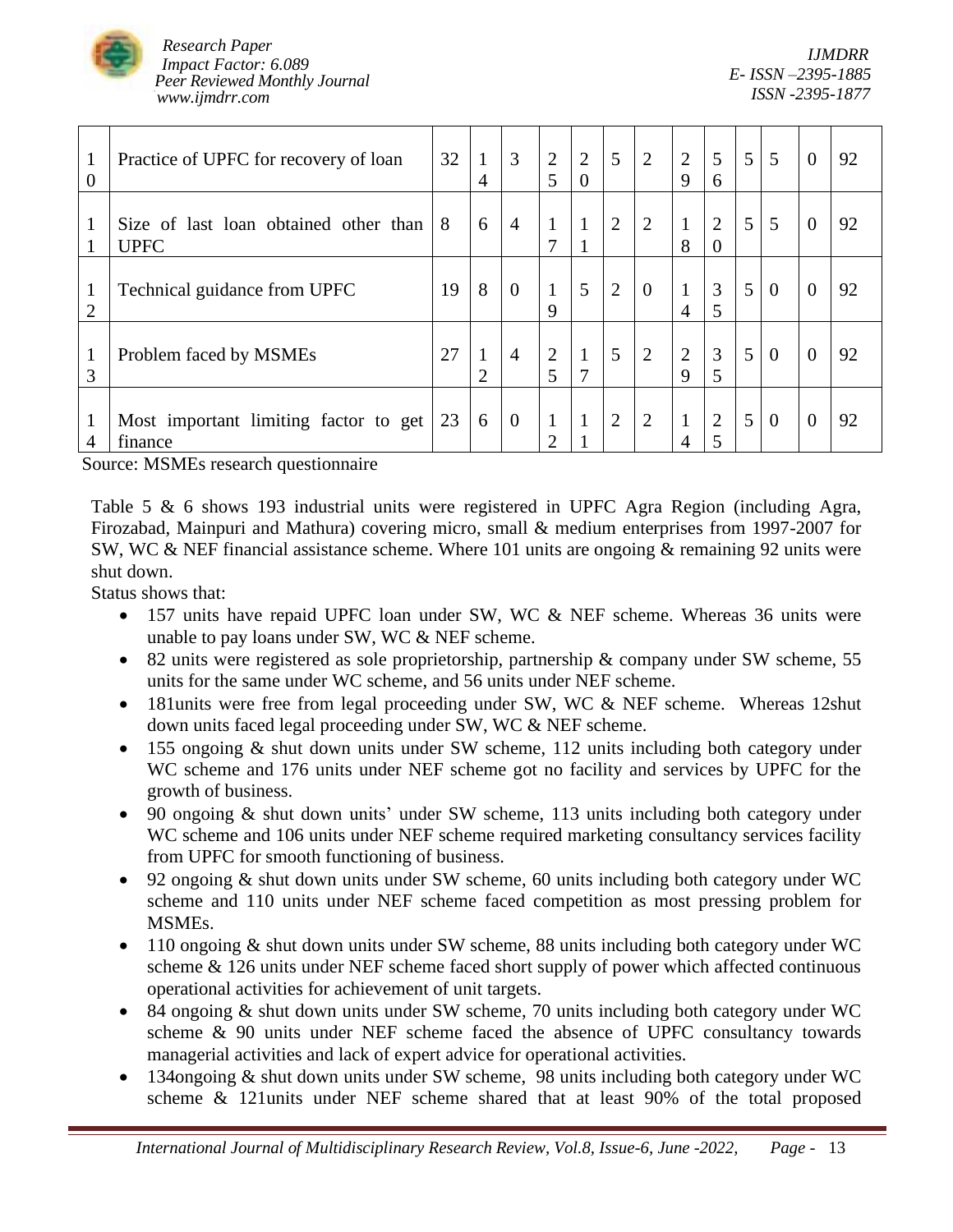

*IJMDRR E- ISSN –2395-1885 ISSN -2395-1877*

amount/whole amount should be disbursed after sanction of loan for acquisition of land, building, machines & technology.

- 70 ongoing & shut down units under SW scheme, 63 units including both category under WC scheme  $\&$  90 units under NEF scheme, submitted that  $\frac{3}{4}$  of the total amount was disbursed by UPFC to MSMEs after sanction of loan for acquisition of land, building & machinery.
- 120 ongoing & shut down units under SW scheme, 106 units including both category under WC scheme & 126 units under NEF scheme shared that recovery of loan should start after 6 months from the commencement of the production for financial set up of units,
- 127 ongoing & shut down units under SW scheme, 109 units including both category under WC scheme & 141 units under NEF scheme submitted that recovery of loan was made by UPFC immediately after release of first installment of loan, which created financial pressure before comfortable set up of establishment.
- 80 ongoing  $&$  shut down units under SW scheme, 86 units including both category under WC scheme & 100 units under NEF scheme obtained loan up to Rs. 10 lac from open market on higher rate of interest other then UPFC financial assistance schemes for adequate financial support.
- 72 ongoing & shut down units under SW scheme, 49 units including both category under WC scheme & 70 units under NEF scheme required operational and market guidance for smooth functioning of MSMEs and to reduce per unit product cost.
- 117 ongoing & shut down units under SW scheme, 106 units including both category under WC scheme & 95 units under NEF scheme submitted the lack of expert advice from UPFC to overcome time to time unit operations obstacles.
- 95 ongoing & shut down units under SW scheme, 61 units including both category under WC scheme & 85 units under NEF scheme submitted that interest rates on repayment of loan were too high as most important limiting factor to get financing.

# **Recommendations for MSMEs**

- o UPFC should inform people about the procedure for getting registered as MSME- the documents and requirements. let them know about government schemes and policies in place to help them out in establishing and operating the firm and the nearest bank that can provide them with loans or the nearest entrepreneurial skilling centre etc.
- o The agency should advise people in various fields in which the owner might lack information.
- o Improvement in the infrastructure facilities provided by the government. Also, there is a requirement of a single window registration procedure both for getting registered as a Company and a MSME.
- $\circ$  Redefine ceiling limit of medium enterprises  $\neg$  Cluster Development Programs  $\neg$  Need for Focussed Technology/ R&D Institutions for MSMEs  $\neg$ 
	- Increase SMEs' Access to Finance
	- Export credit support to SME sector
	- Assessing non financial Parameters
	- Developing Mezzanine Financing an independent Rehabilitation Fund for rehabilitation of sick, micro, small and medium enterprises with a corpus of 1000 crore
- o A Fund for contributing to the margin money required to be brought by the promoters of SME units taking up technological up gradation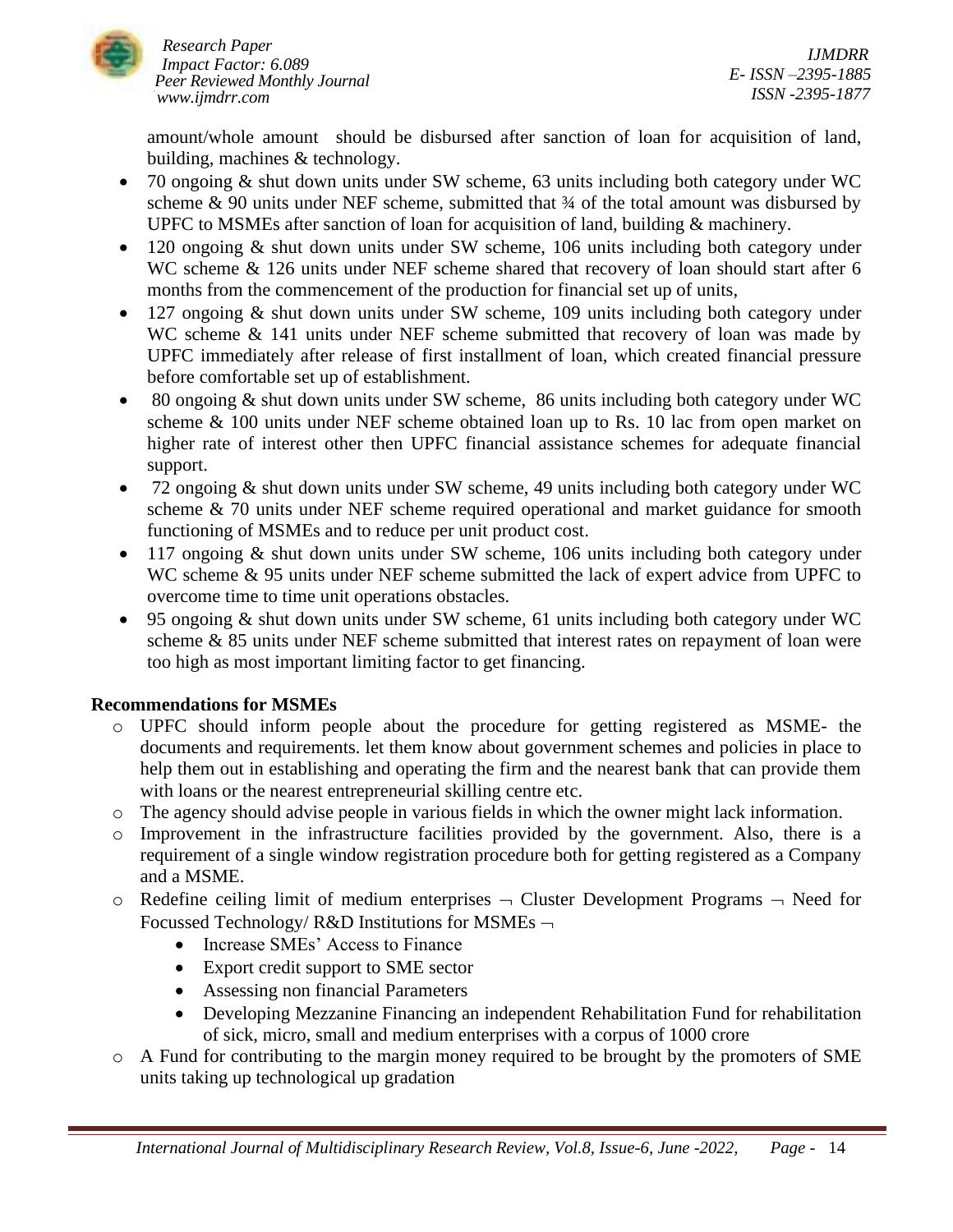

- o A Marketing Development Fund, which could provide financial assistance in setting up distribution and marketing infrastructure / outlets.
- o A National Equity Fund Scheme to support the Greenfield and expansion projects.
	- Promoting Entrepreneurship  $\neg$
	- Increase the support to enhance export competitiveness of MSMEs  $\neg$
	- Promoting synergy  $\neg$
	- Exit policy for MSMEs  $\neg$
	- Strengthening Sub-Contracting Relationships
- o More focus on Micro and Small Enterprises than the Medium Enterprises in government policies and schemes.
- o Helping MSMEs is the only way of helping people help themselves.

# **Conclusion**

Finance is a major obstacle in the growth of micro, small and medium enterprises. The lower and middle class is capable of driving itself out of poverty. Some operational factors slowing down growth which arise due to lack of finance, shortage of power for running of plant, non availability of reasonable and timely raw material, non availability of technical workers, human resource for operating –production, non availability of reasonable mechanical devices, consumption of material at the right time, lack of technological up gradation because firms lack enough capital to install new machines, hire skilled labor and retained by giving them higher wages etc. Another problems also ails most of the enterprises is marketing.

Lack of information is the root cause of problems like - technological up gradation and R&D since generally, small MSME owners are not highly informed, and they do not know about the latest and most suitable technology and do not have enough knowledge to drive the R&D department in their companies.

They do not have information about the benefits provided by the government. Majority of the owners do not even know that there is a Ministry of Micro, Small and Medium Enterprises.

Even if the people know about certain benefits they do not consider them worth the effort and time of getting themselves registered as an MSME. Therefore, there needs to be more focus on spreading awareness rather than adding more policies each year.

# **References**

- 1. Ministry of Micro, Small & Medium Enterprises, (2007)
- 2. Economic Survey, 2009–2010
- 3. Chief Manager & Secretary, UPFC, Kanpur
- 4. Financial informations for MSMEs -Agra, Firozabad, Mathura and Mainpuri from Regional Manager, UPFC, Agra.
- 5. Deputy Commissioner, District Industry Centre Agra, Firozabad, Mathura & Mainpuri for industries verification.
- 6. State Financial Corporations Act, 1951
- 7. A study on financial assistance to small and medium enterprises by KSFC (Journal) -- T Srinivas K – Bangalore, Karnataka, India : ISSN – 2320-0073, 2013- Vols. Volume ISSN – 2320-0073 II, November 13.